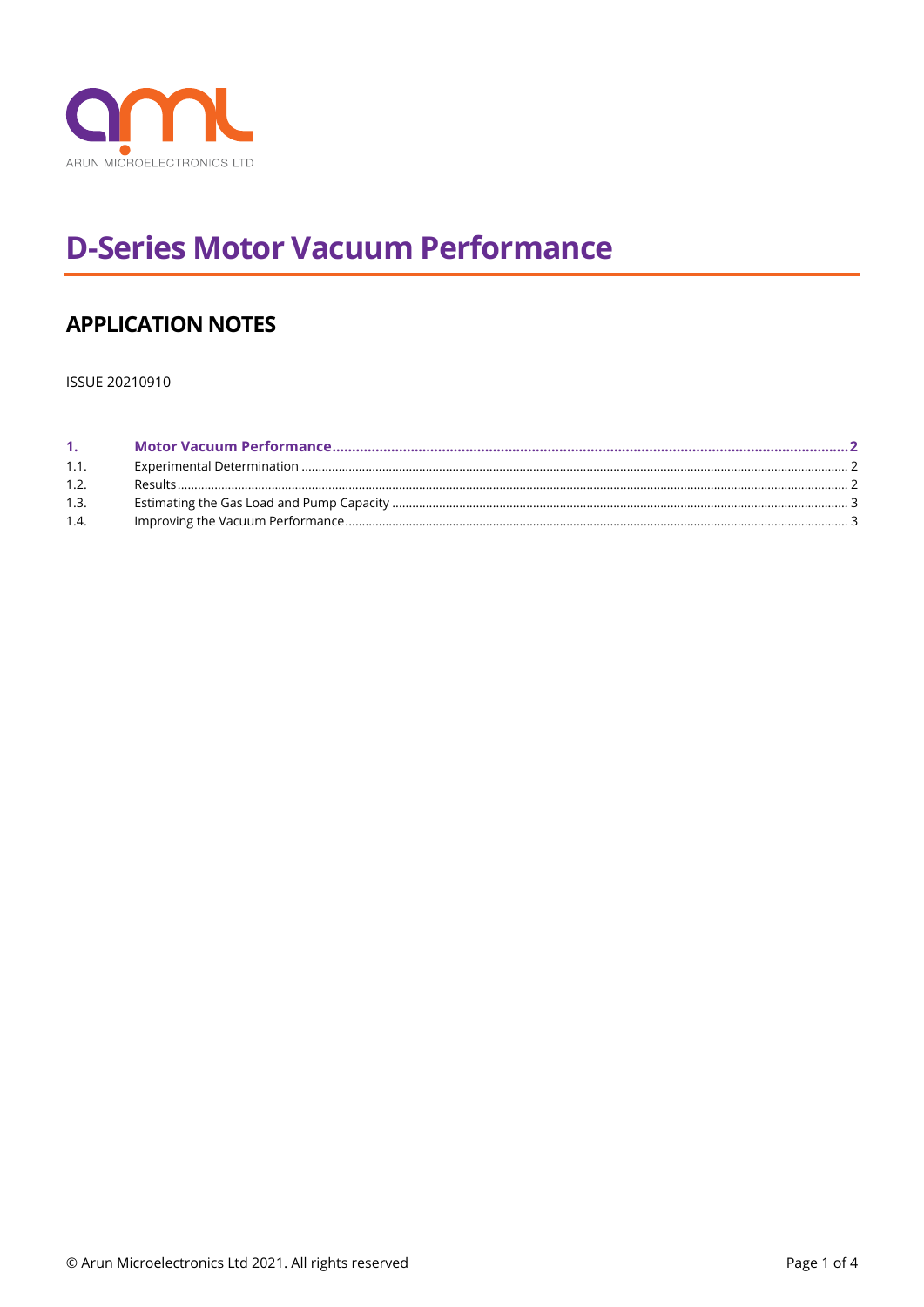### <span id="page-1-0"></span>**1. Motor Vacuum Performance**

#### <span id="page-1-1"></span>**1.1. Experimental Determination**

The motor was suspended in a 400 litre sec<sup>-1</sup> (nominal) ion-pumped UHV system equipped with a Hiden (HAL1000) RGA and AML Bayard-Alpert (AIG17G + NGC2D) ionisation gauges and controllers. The motor was driven by an AML SMD210 drive. The system was pumped down and baked at 200°C for 24 hours. During the period in which the system cooled close to ambient temperature the motor was run at 1 A phase current using the SMD210 'Bake' program. This program controls the motor winding temperature with a setpoint of 175°C, and a hysteresis of around 20°C, using drive current to self-heat both windings. The motor was then switched off to allow the system to attain its base pressure of 4 x 10<sup>-10</sup> mbar.

In order to ensure that the motor was adequately degassed, the SMD210 'Bake' program was run again. After an initial rapid rise in temperature, this produced a temperature oscillation with an initial period of about 40 seconds, with a synchronous oscillation in the system pressure as the drive power was switched on and off. The excursions in pressure and the steady pressure on which they were superposed reduced to a steady minimum over a few hours, showing that the motor was substantially outgassed.

The motor was then run continuously for long periods at various smaller phase currents, in order to allow its temperature to stabilise at a number of points in the range between 50°C and 175°C. The total and partial pressures were then measured.

#### <span id="page-1-2"></span>**1.2. Results**

The only significant outgassing products were Hydrogen (90%) and Carbon Monoxide (10%). All other peaks in the spectrum were below 1% of the Hydrogen peak height and were characteristic of the system and independent of the motor temperature.

The derived outgassing rates for the D42.1 motor with respect to temperature are shown in the graph below. The outgassing rates of the three sizes of motors were found to be very similar, with a 2:1 spread. Since this variation is well within the measurement errors and the variation from unit-to-unit, the curve may be used for all types.



From the outgassing rate curve it can readily be seen that operation of a motor at the lowest possible temperature will be beneficial in reducing the gas load it produces. For example, operation at 100°C will produce about 10% of the gas compared to operation at 140°C. Selection of the largest possible motor for a given power requirement will result in the lowest temperature rise.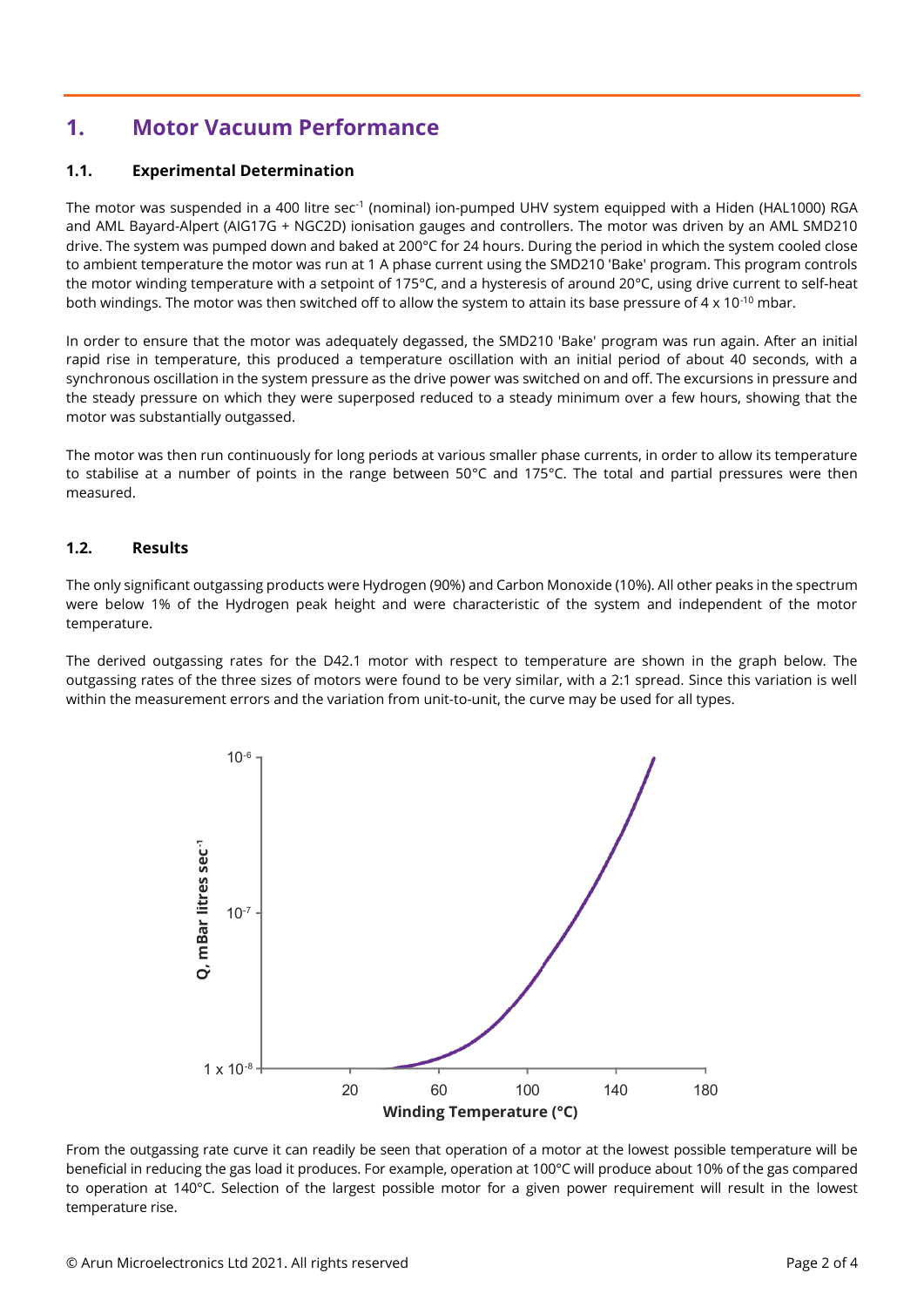#### <span id="page-2-0"></span>**1.3. Estimating the Gas Load and Pump Capacity**

A simple application of the rate data will give a very conservative estimate of either the required pumping rate, **S**, or the ultimate pressure, **Pu**, for a given pump.

1. Select the minimum motor phase current which will provide the required motor torque and speed.

2. Use the winding temperature graph on the last page of this note to predict the approximate temperature rise.

3. Use the outgassing rate curve to estimate the gas load, **Q**.

4. Derive the result required from **Q = S** ⋅ **Pu**

#### <span id="page-2-1"></span>**1.4. Improving the Vacuum Performance**

In practical situations, the temperature rise is somewhat smaller than predicted, giving a substantially smaller gas load. An appreciation of the factors affecting temperature rise allows users to tailor their applications for minimum outgassing. The relative importance of these factors depends on the type of application: those which require continuous operation of the motor being the most challenging.

Since the curves of motor temperature were derived with no heat-sinking, they are conservative in predicting temperature rise in real applications. It is very easy to reduce equilibrium temperatures of 100°C and over by 30°C to 40°C by relatively simple means, such as mounting the motor on a plate or mechanism. Additional heat-sinking has little effect on the curves before some tens of minutes of heating because the transient thermal impedance of the motor is not reduced.

The temperature curves were obtained with both motor phases being driven with a steady direct current, which is only representative of low-frequency stepping. Since the motor windings are inductive, it takes a finite time to establish a current in them and this delay begins to become significant at stepping rates of a few hundred Hz. The effect is that the average winding current is progressively less than the set current at increasing speeds. This means that a motor running at faster than a few hundred steps per second reaches a lower final temperature than predicted. Beyond about 2 kHz, the reduction is dramatic, however, the available torque is much reduced.

Wherever possible, applications should be designed so that the load may be held in position by the detent torque of the motor, so that power may be removed between periods of motion.

The power output of the motor is proportional to the product of the output torque and the step frequency. At low step frequencies, each step is taken in a few milliseconds, after which no useful work is done, although power continues to be dissipated. The effect of this is that the electromechanical efficiency of the motor increases with speed until other factors reduce it, reaching a peak between about 500 Hz to 1 kHz. Operation in this range of speeds will, therefore, minimise the temperature rise for a given power output. Where gearing is involved, as in most mechanisms, this is, in any case, the optimum range of speeds for mechanical reasons.

For slow speed applications, the SMD210 drive allows the phase current to be reduced after each step. This increases the efficiency at low speeds.

For many applications motion is intermittent, with relatively short periods of motion and long periods of rest (low duty cycle). Provided the temperature rise during each cycle is small, it is valid to multiply the phase current by the duty cycle to estimate an effective phase current. If interpolation between the curves is required, it should be remembered that the heat dissipated in the motor is proportional to the square of the phase current.